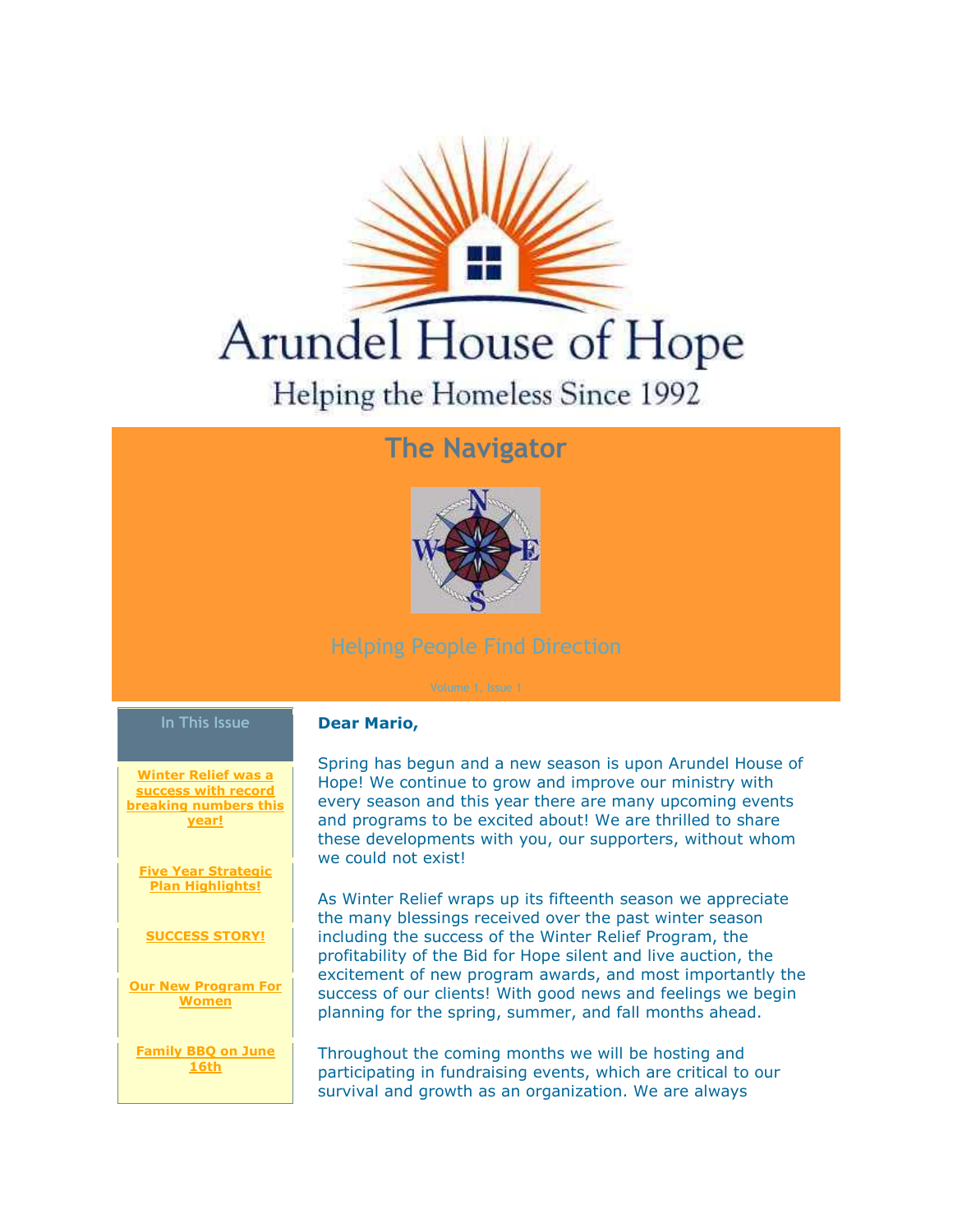**[Seafood Festival 2007](https://ui.constantcontact.com/visualeditor/visual_editor_preview.jsp?agent.uid=1101585443283&fromView=previewFromDetail&popin=true&previewFromDetail=true&previewFromSent=true&pageName=ecampaign.ve.edit#LETTER.BLOCK13)**

**[Bid To Hope](https://ui.constantcontact.com/visualeditor/visual_editor_preview.jsp?agent.uid=1101585443283&fromView=previewFromDetail&popin=true&previewFromDetail=true&previewFromSent=true&pageName=ecampaign.ve.edit#LETTER.BLOCK14)**

#### **[Upcoming Events](https://ui.constantcontact.com/visualeditor/visual_editor_preview.jsp?agent.uid=1101585443283&fromView=previewFromDetail&popin=true&previewFromDetail=true&previewFromSent=true&pageName=ecampaign.ve.edit#LETTER.BLOCK15)**

**[AHOH is positioned to](https://ui.constantcontact.com/visualeditor/visual_editor_preview.jsp?agent.uid=1101585443283&fromView=previewFromDetail&popin=true&previewFromDetail=true&previewFromSent=true&pageName=ecampaign.ve.edit#LETTER.BLOCK16)  open the FIRST [Permanent Housing](https://ui.constantcontact.com/visualeditor/visual_editor_preview.jsp?agent.uid=1101585443283&fromView=previewFromDetail&popin=true&previewFromDetail=true&previewFromSent=true&pageName=ecampaign.ve.edit#LETTER.BLOCK16)  [Program for Homeless](https://ui.constantcontact.com/visualeditor/visual_editor_preview.jsp?agent.uid=1101585443283&fromView=previewFromDetail&popin=true&previewFromDetail=true&previewFromSent=true&pageName=ecampaign.ve.edit#LETTER.BLOCK16)  Women in Anne [Arundel County!](https://ui.constantcontact.com/visualeditor/visual_editor_preview.jsp?agent.uid=1101585443283&fromView=previewFromDetail&popin=true&previewFromDetail=true&previewFromSent=true&pageName=ecampaign.ve.edit#LETTER.BLOCK16)**

**Join Our List**

Join Our Mailing List!

**Arundel House of Hope**

**Board of Directors**

Rie Atkinson Rev. Lura Kaval Katie Peiffer Luray Mann Sheila McPhee Doug Meyers Robbie Miller Paul Shaffer Allen Traher Kevin Wood Paul Yetter

**Arundel House of Hope**

**Members**

Abundant Life **Church** Asbury Broadneck United **Methodist** 

looking for support and volunteers so please read ahead for details! We are also looking forward to the launch of our first Permanent Housing Program for Women!!! This is the first program of its kind in our county-something to be very proud of!

On April 17th at our annual meeting, we added three new Board Members to our Board of Directors, Rie Atkinson, Katie Peiffer, Kevin Wood, and Rev. Lura Kaval. I am looking forward to working with all our Board Members. Please stay tuned for more exciting announcements and thank you for your continued support of Arundel House of Hope!!

#### - Mario Berninzoni, Executive Director



## **Winter Wonderful!**

### April 1,

2007 marked the commencement of the fifteenth year of Arundel House of Hope's Winter Relief Program. By all accounts it was a very successful season. We were fortunate to have such strong support from the network of churches and volunteers! Winter Relief reached record breaking numbers this year, housing up to 60 men and women nightly!!! In total we were able to bring shelter and nourishment to over 200 individuals this season. Even so, the program has become so well known and popular that we were forced to turn individuals away almost every night due to lack of capacity to serve them.

We are so blessed to have such community and county support and look forward to sharing our Winter ministry with you again next season. In the meantime we continue to look at ways to expand the program to serve more individuals and share with them the love and support of God and our community.

If you would like to participate in Winter Relief or would like more information please contact Phil Bailey at :

**[pbailey@arundelhoh.org](mailto:pbailey@arundelhoh.org)**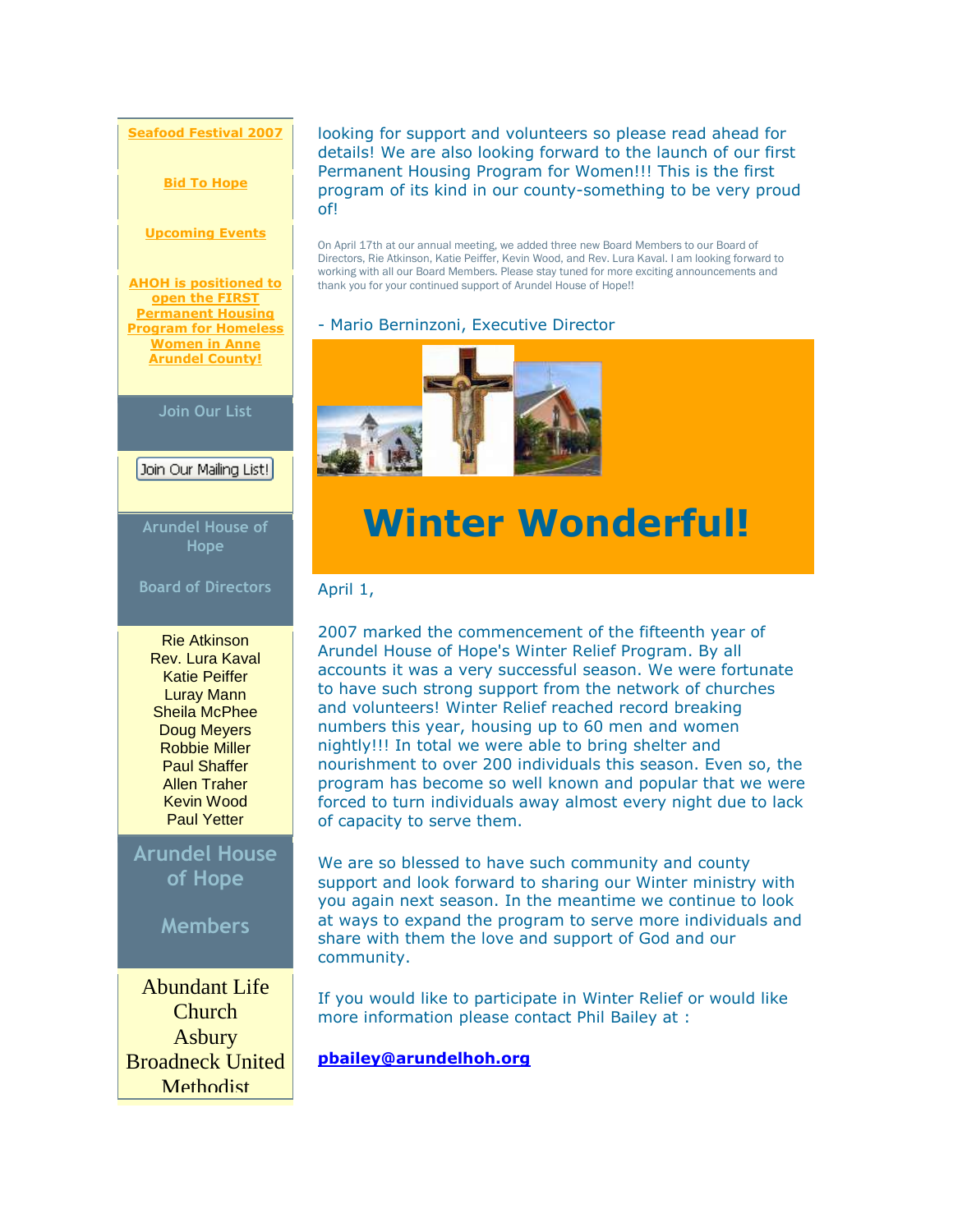Asbury Arnold Asbury United Methodist **Calvary** United Methodist **Community** United Methodist Christ Evangelical Lutheran Delmont United **Methodist** Eastport United **Methodist** Ferndale United Methodist First Christian **Community** First Presbyterian of Annapolis Friendship Victory Vision **Ministry** Glen Burnie **Baptist** Glen Burnie **Civitan** Glen Burnie **Evangelical Presbyterian** Glen Burnie United Methodist Gloria Dei! Lutheran Harundale Presbyterian Holy Trinity **Catholic** Jenkins Memorial

## **Preparing for our FUTURE!**



On Thursday March 29th, Arundel House of Hope held its fiveyear strategic planning session at Our Lady of the Fields Catholic Church in Millersville from 1:00pm to 7:30pm. The meeting was incredibly productive and included Staff, Board Members, and Volunteers. All those involved appeared remarkably unified in their desire for growth, expansion of services, and continued ministry through service to our clients. Executive Director Mario Berninzoni was "very happy" with the way the session progressed and is increasingly confident that Arundel House of Hope is well positioned to grow into 2012!!

The planning session included updates on Arundel House of Hope's Annual Budget, showing growth from \$10,000 in 1999 to \$610,000 in 2007, as well as client growth from 82 in 1999 to 426 in 2007!!!! The growth experienced has been staggering and Arundel House of Hope enters fiscal 2008 with excitement and many aspirations. This session examined the organizational strengths and weaknesses and the expansion of services. Major priority areas for growth include:

> 1) Permanent Affordable Housing Opportunities for the homeless.

> > Substance Abuse Services

3) Mental Health Services

4) Create a transitional Summer Program

5) Employment & Training Opportunities & Social Enterprise Program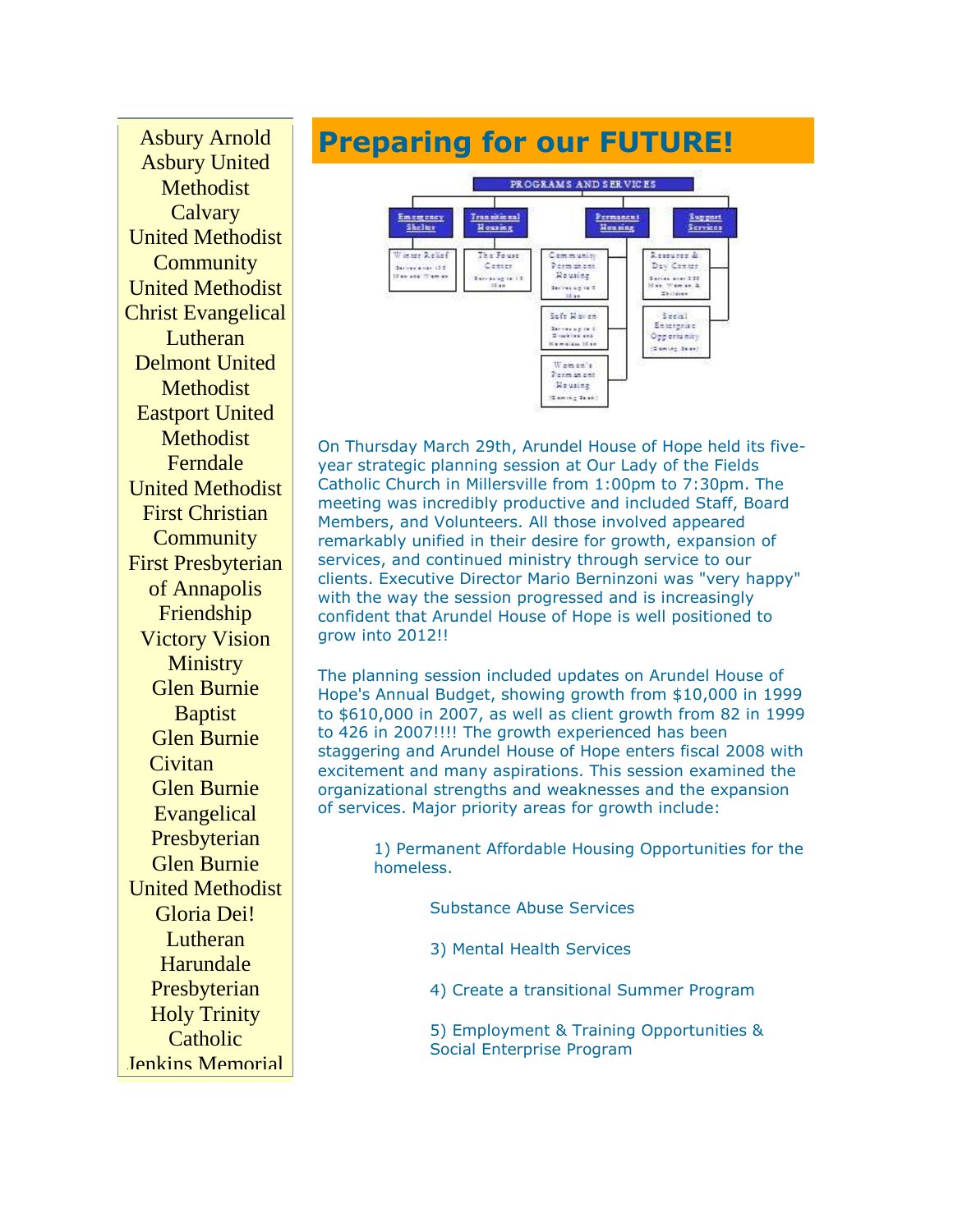### United Methodist

John Wesley United Methodist **Linthicum** Heights United Methodist Lutheran Church of Our Redeemer Magothy United **Methodist** Marley United **Methodist Metropolitan** United Methodist Messiah United **Methodist** Nichols Bethel United Methodist Our Lady of the Fields Catholic Our Shepherd **Lutheran** Pasadena United Methodist Peace Lutheran Riva Trace Baptist St. Andrew by the Bay Catholic St. Bernadette's Roman Catholic St. Christopher's Episcopal St. John's United Methodist St. Martin 's in the Field

- 6) Expand Winter Relief Program
- 7) Service for single women
- 8) Program for Ex-offenders
- 9) Expand Day Center hours & days
- 10) Representative Payee Program

We look forward to continuing with this tremendous growth and opportunity to serve the county's poor and homeless. If you would like to assist in any way please contact Mario Berninzoni at:

[mberninzoni@arundelhoh.org](mailto:mberninzoni@arundelhoh.org)



Dwight Owens came to Arundel House of Hope's Fouse Center in the beginning of 2005 with very little to his name. He had recently left a 28 day recovery program in which he began addressing the substance abuse that plagued his life. Dwight entered the Fouse Center determined to make positive change in his life and spent the next six months working towards that goal.

In August of 2005 Dwight completed the Fouse Center Program and moved on to Arundel House of Hope's Community Housing Program. After obtaining a great job with a pharmaceutical company, Dwight began working longer hours and saving his pay. Over the next year he built up a reputation with his company as a hard and dedicated worker and continued to save his earnings. The fruit of his labor came to fruition in March of 2007 when Dwight, with his own funds, was able to purchase his very own home!!

This is the first home he has bought and the first time one of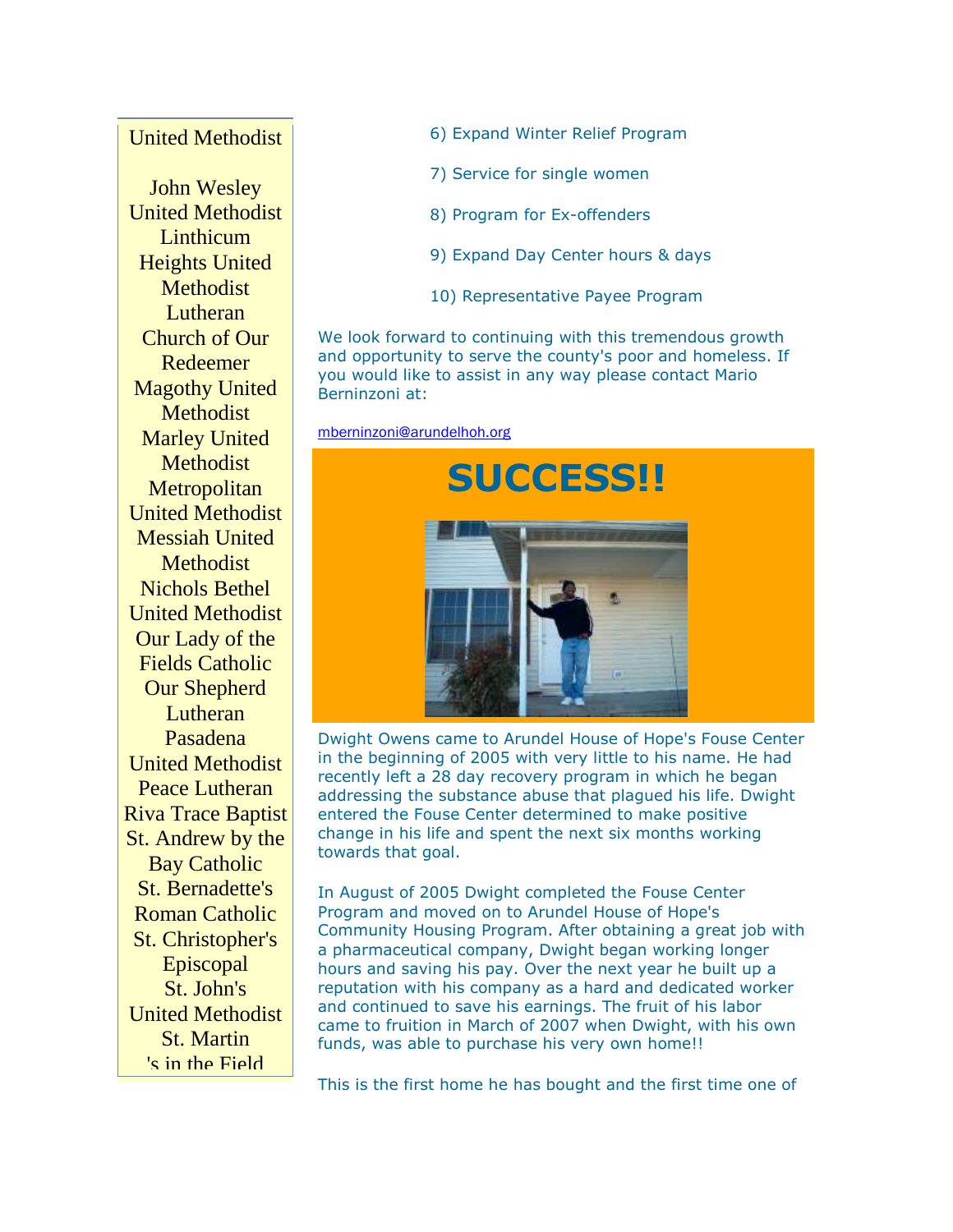St. Paul 's Evangelical Lutheran Solley United **Methodist** Woods Memorial Presbyterian

Arundel House of Hope's clients has been able to purchase a residence! We are extremely proud of Dwight and all of his hard work. Please join us in congratulating him! If you would like to donate and furniture or other household supplies please contact Mario Berninzoni at:

**[mberninzoni@arundelhoh.org](mailto:mberninzoni@arundelhoh.org)**

## **Permanent Housing for Women!**

Over the past fifteen years Arundel House of Hope has grown to encompass numerous program offerings helping hundreds of men and women experiencing homelessness in Anne Arundel County. As we continue to grow single homeless women have arisen as a population that we wish to do more for. As a result Arundel House of Hope applied and was approved for a grant through the Department of Housing and Urban Development to open the first permanent housing program exclusively for single homeless women in the county!

We are currently in the process of selecting a location and home for up to four women and the program is set to launch in July of 2007. This program will provide onsite support for the women residents, similar to the Safe Haven program, but will be a combination of both the Safe Haven and the Community Permanent Housing that our male clients may be admitted to. In addition, the Women's Permanent Housing Program will provide support services including case management, substance abuse and mental health assistance, job and life skills training, and access to health services.

We are very excited about this new offering and view it as a way to expand our ministry to women experiencing homelessness in our area. If you would like to volunteer with this program please contact Mario Berninzoni at:

[mberninzoni@arundelhoh.org](mailto:mberninzoni@arundelhoh.org)

Stay tuned for more information and a possible program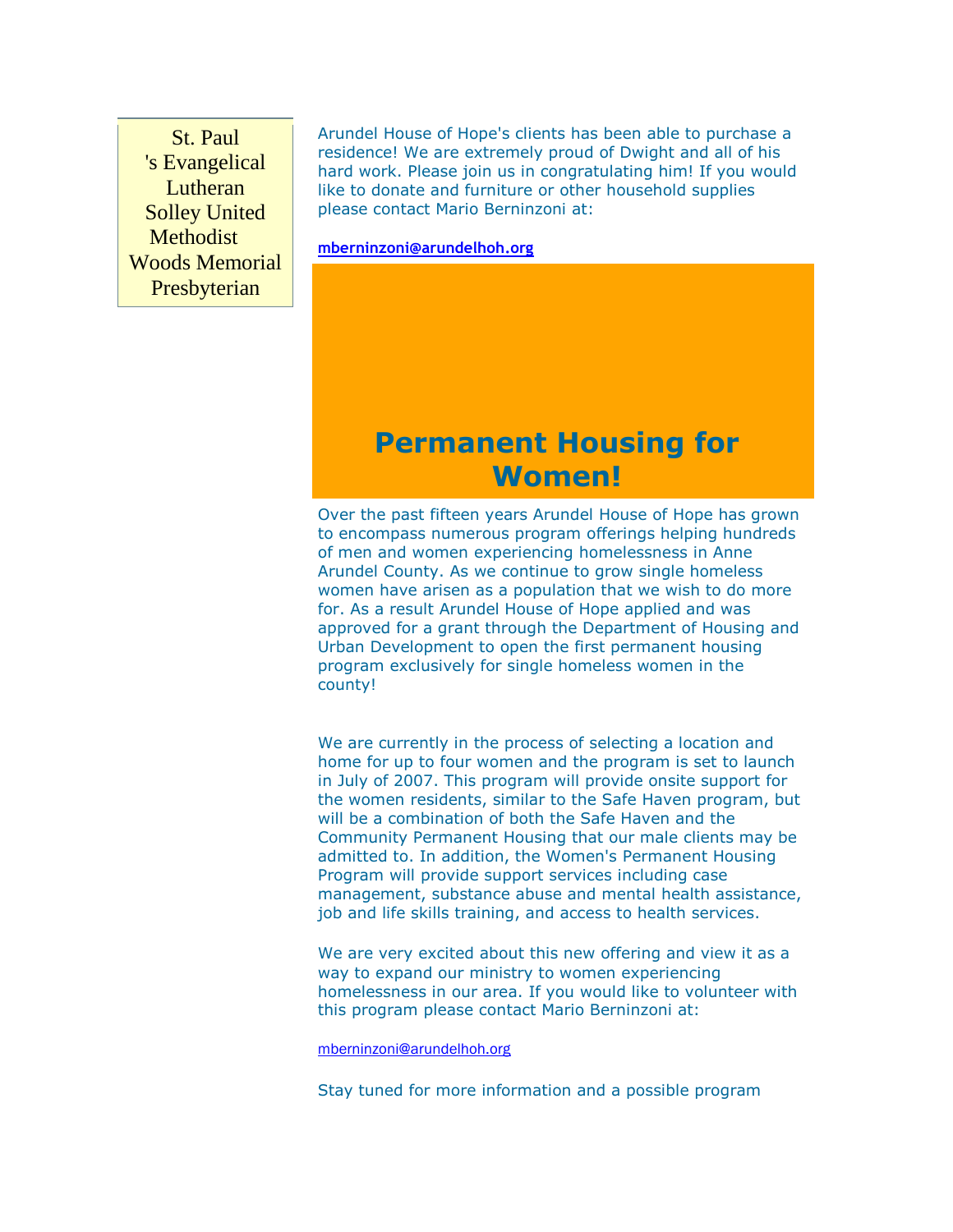naming contest!!

## **Appreciating our Fathers!**

Arundel House of Hope understands the importance of family. The family of churches that we work with empowers us to serve our clients, just as our individual families empower us in our everyday lives . To show appreciation for our clients and how hard they



and their families have worked to improve their conditions, Arundel House of Hope will be hosting a Father's Day Barbeque at the Fouse Center, Saturday June 16th. Staff, Volunteers, and Clients are invited to bring their families and share their appreciation for their families and the family that is Arundel House of Hope!!!

Please contact Phil Bailey to RSVP for the event at [pbailey@arundelhoh.org](mailto:pbailey@arundelhoh.org) Food, beverages, and Family Fun will be provided!!

## **Seafood for All!**

Come prepared to work AND have a great time! Last year Arundel House of Hope participated in the 4oth annual Maryland Seafood Festival . There we gained exposure in the community, raised money for programs, and celebrated our members and the



wonderful fellowship that exists between Arundel House of Hope and the churches that support us.

As summer approaches we are gearing up to do it again! Food choices will include the scrumptious catfish sandwich and the crab imperial from last year as well as new and delicious offerings for 2007.

We would love your support to help make this event a great success. If you are interested in volunteering please contact Mary Alexander at [malexander@arundelhoh.org](mailto:malexander@arundelhoh.org)

In addition any supplies are much appreciated!! We are in need of the following:

> Working Freezers & Refrigerators for food prep and storage

Large Plastic Utensils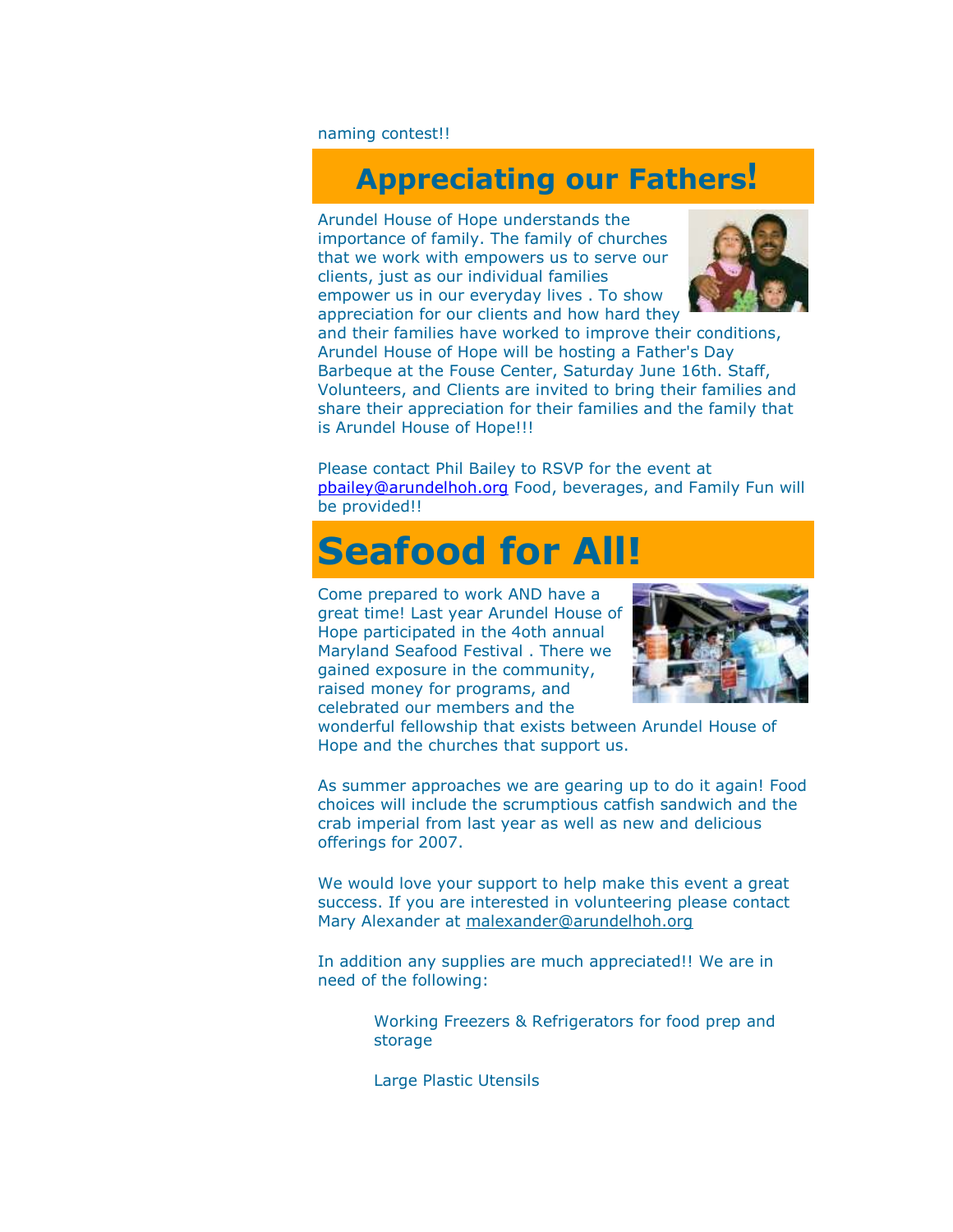Paper towels, Cups, Napkins

Volunteers & More Volunteers

## **Update on the Bid for Hope!!**



Many of you attended the first Annual Bid For Hope Silent and Live Auction on

February 11, 2007 at LaFountain Bleu in Glen Burnie. The event was organized and run by three volunteer churches and was a great success!! Over 200 tickets were sold and over 100 items were donated for the cause! In total over \$22,000 was raised for Arundel House of Hope's programs!!! We would like to send out a special thank you to the volunteers and donors whose significant effort made this event possible.

The Bid for Hope will be held again early next year. If you would like donate a silent auction item, volunteer, or need more information, please contact Pete Notari [pnotari@notariassociates.com](mailto:pnotari@notariassociates.com) or Mary Alexander at malexande[r@arundelhoh.org](mailto:p@arundelhoh.org).

### **Other Up And Coming Events!!**

Many exciting fundraisers are being planned for the summer months! Mark your calendar now and keep an eye out for updates on the following: **APRIL 28th**  Roast Chicken Sale at Our Shepherd Lutheran Church Proceeds to benefit Arundel House of Hope!! 400 Benfield Road Severna Park, MD 21146 (410) 647-1658 **July 7th** Pit Beef Sale and Yard Sale at Lutheran Church of Our Redeemer Proceeds to benefit Arundel House of Hope!!